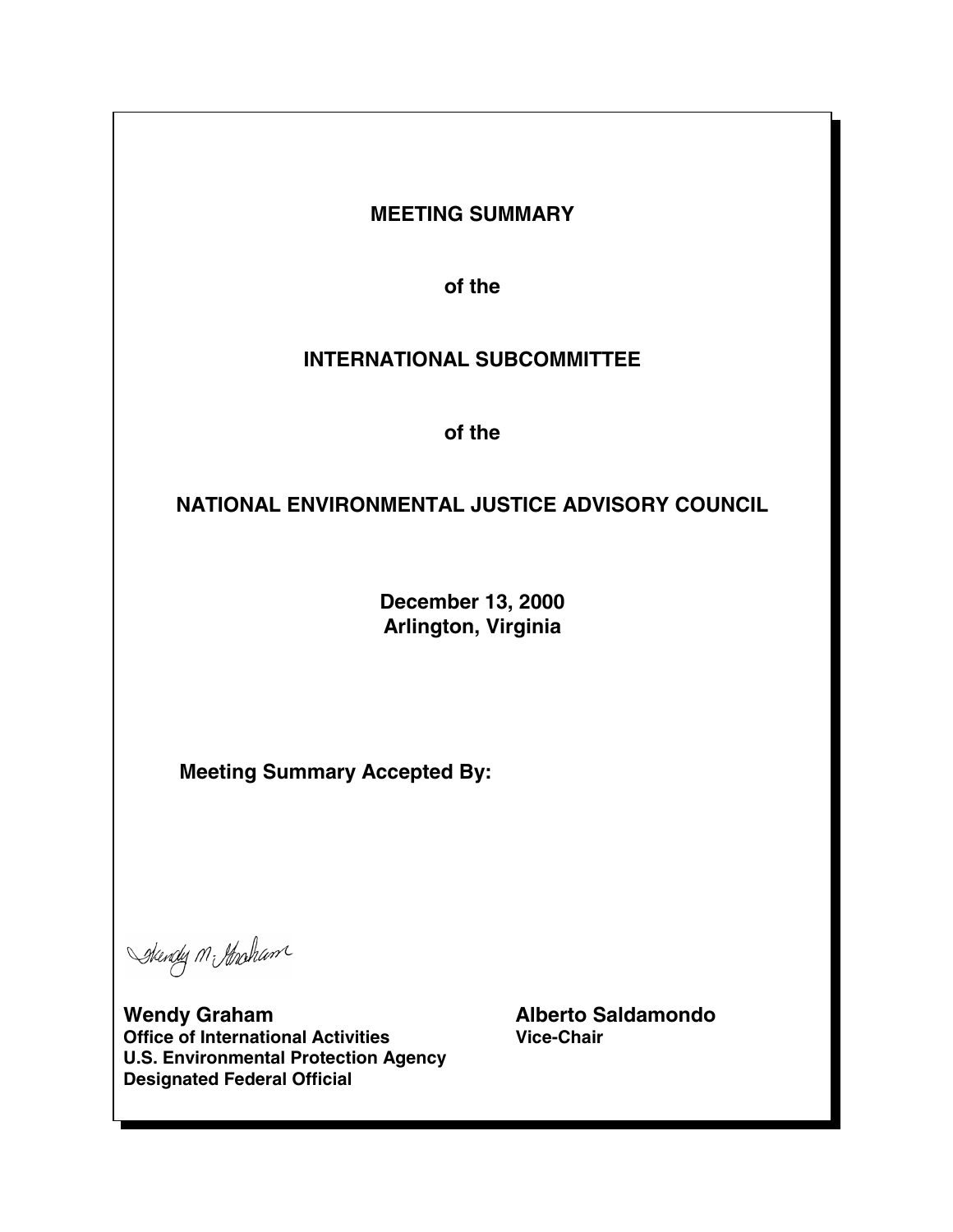#### *CHAPTER SEVEN MEETING OF THE INTERNATIONAL SUBCOMMITTEE*

## **1.0 Exhibit 7-1 INTRODUCTION**

The International Subcommittee of the National Environmental Justice Advisory Council (NEJAC) conducted a one-day meeting on Wednesday, December 13, 2000, during a four-day meeting of the NEJAC in Arlington, Virginia. Because Mr. Arnoldo Garcia, National Network for Immigrant and Refugee Rights, who continues to serve as chair of the subcommittee, was unable to attend the meeting, Mr. Alberto Saldamondo, General Counsel, International Indian Treaty Council and vice-chair of the subcommittee, served as acting chair. Ms. Wendy Graham, Office of International Activities (OIA), U.S. Environmental Protection Agency (EPA), continues to serve as the Designated Federal Official (DFO) for the subcommittee. Exhibit 7-1 presents a list of the members who attended the meeting and identifies those members who were unable to attend.

This chapter, which provides a summary of the deliberations of the International Subcommittee, is organized in six sections, including this *Introduction*. Section 2.0, *Remarks*, summarizes the opening remarks of the vice-chair and the DFO. Section 3.0, *Dialogue on Trade and the Environment*, summarizes the subcommittee members' discussions about issues related to trade and the environment and includes summaries of presentations by representatives of the United States Trade Representative (USTR) and the U.S. Department of State (State Department). Section 4.0, *Presentations and Reports* presents an overview of each presentation and report, as well as a summary of relevant questions and comments from the subcommittee. Section 5.0, *Public Dialogue*, summarizes the discussions of the subcommittee related to public comments referred to the subcommittee by the Executive Council of the NEJAC. Section 6.0, *Action Items*, summarizes the action items considered and adopted by the subcommittee.

#### **2.0 REMARKS**

Mr. Saldamondo opened the subcommittee meeting by welcoming the members present, Ms. Graham, and Mr. Haywood Turrentine, Birmingham (Alabama) Urban Impact Board and chair of the NEJAC, whom Mr. Saldamondo said he had asked to monitor the morning presentation

#### **NAME OF THE SUBCOMMITTEE**

**Members Who Attended the Meeting December 13, 2000** 

Mr. Alberto Saldamondo, **Vice-Chair** Ms. Wendy Graham, **DFO** 

> Mr. Jose Bravo \* Ms. Beth Hailstock Mr. Tseming Yang

**Members Who Were Unable To Attend** 

Mr. Albert Adams Mr. Fernando Cuevas Mr. Arnoldo Garcia, **Chair**  Mr. Robert Holmes Ms. Caroline Hotaling Ms. Maria del Carmen Libran

\* *Mr. Bravo served as proxy for Mr. Garcia* 

on trade and the environment. Mr. Saldamondo explained that Mr. Turrentine's presence indicated the interest the NEJAC had taken in issues related to trade policy.

Mr. Saldamondo also expressed disappointment that many members of the subcommittee had been unable to attend the meeting. For that reason, he noted, the meeting would focus on the presentations to be offered and on concerns related to the topics of those presentations, rather than the activities and direction of the International Subcommittee.

Ms. Graham commented that Mr. Garcia had expressed regret that he had been unable to attend the meeting, which would have been his last as chair. Mr. Garcia served on the NEJAC for four years and as the chair of the International Subcommittee for the past two years, she said. Ms. Graham added that Mr. Saldamondo was to become the next chair.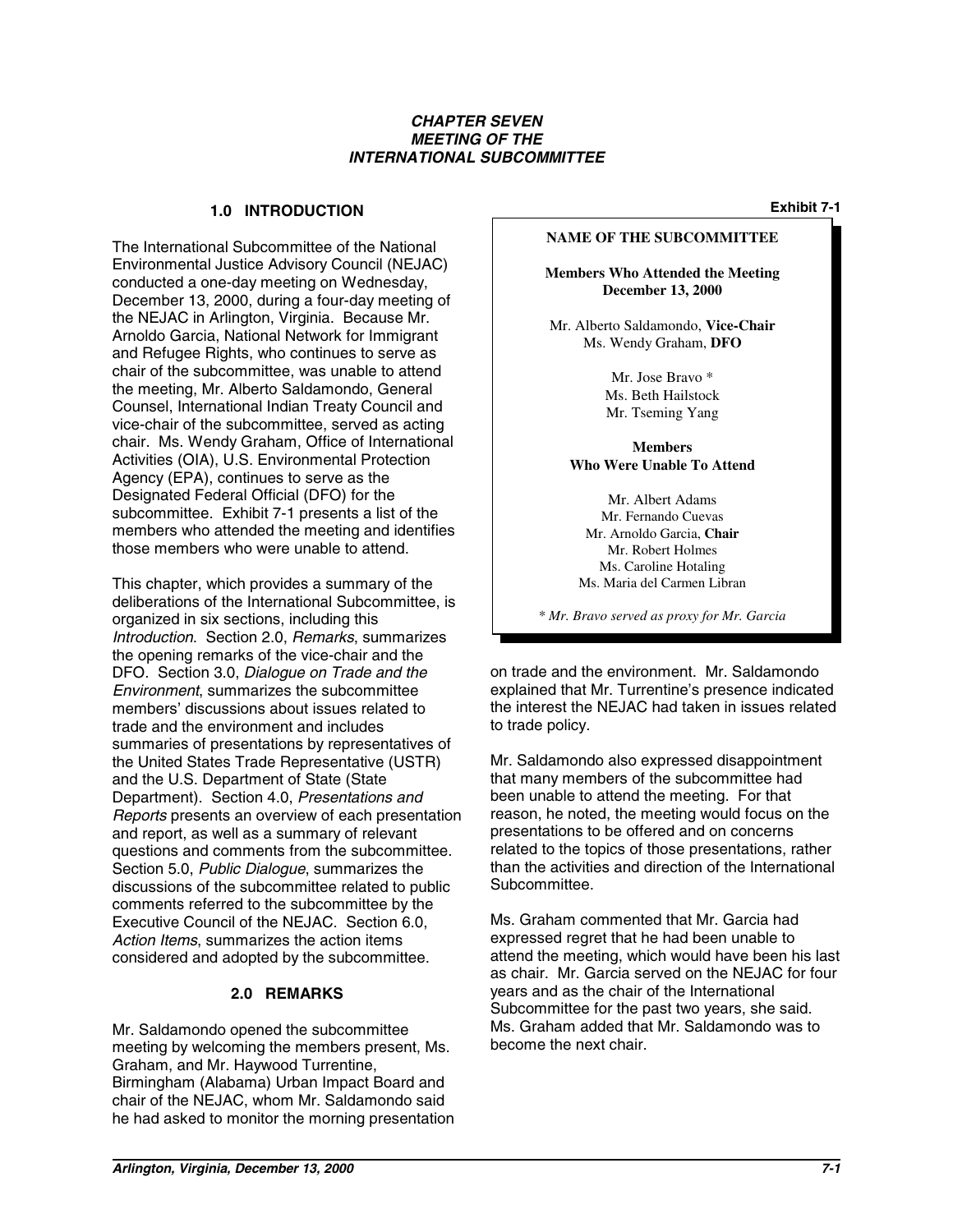#### **3.0 DIALOGUE ON TRADE AND THE ENVIRONMENT**

Mr. Tseming Yang, Vermont Law School and member of the International Subcommittee, introduced the discussion of issues related to trade and the environment by welcoming the representatives of USTR and the State Department. In August 1999, he then reported, the NEJAC and EPA jointly sponsored the Roundtable on Environmental Justice on the U.S. Mexico Border, held in National City, California. At that meeting, environmental and public health problems affecting communities were discussed, said Mr. Yang. Participants involved in those discussions acknowledged the causal relationships between increased development, traffic, and industrialization in the border region and environmental and public health effects, he explained. Since the roundtable meeting, EPA had begun to address such issues in a serious manner, said Mr. Yang, adding that many issues (such as the development of infrastructure, rising population growth in the border region, failure to enforce existing laws, the effects of industrialization, and exploitation of resources), however, have been determined to be outside the scope of EPA. Mr. Yang then declared his hope that the discussion to be conducted during the current meeting would prove mutually educational for both the members of the USTR and the State Department and the members of the International Subcommittee.

Mr. Turrentine added that, as moderator, his role should be one that would facilitate the process, rather than one in which he would take an active part in the discussion. He then provided the representatives of USTR and the State Department with background information about the framework and function of the NEJAC in general and the International Subcommittee in particular. Mr. Turrentine added that he would work with the members of the International Subcommittee to build an understanding of both the opportunities for collaboration between the Executive Council of the NEJAC and the USTR and State Department and the limitations on such collaboration.

Dr. Alan Hecht, Principal Deputy Assistant Administrator, OIA, identified what he considered four important areas to be addressed in discussions of trade policy and the environment:

- The participation of all Federal agencies in environmental justice issues
- A better understanding on the part of all parties involved that the public can and should provide input through a clearly defined process
- The overall process by which trade policy is set
- Examination of issues in the border region and review of the lessons learned through the implementation of the North American Free Trade Agreement (NAFTA).

#### **3.1 Overview of the Functions of the United States Trade Representative**

Ms. Carmen Suro-Bredie, Office of the USTR, began her presentation with a description of the history of trade policymaking, citing the Boston Tea Party and relating that event to the protests against the World Trade Organization (WTO) that had occurred earlier in the year in Seattle, Washington. The results of the Boston Tea Party protests, she explained, were "massive" trade sanctions against England and the birth of the concept of "no taxation without representation."

Today, trade policy is under the control of Congress, she continued, explaining that the power to create a trade tariff in the form of a tax on imported goods falls to Congress. Under the Fast-Track trade act, legislation that had expanded the President's power to negotiate trade deals with other nations, that authority is lent temporarily to the Executive branch and only for a specific purpose, she said. Ms. Suro-Bredie stated that, during negotiations of trade agreements, the Executive Branch often wants the authority to negotiate with other countries terms beyond simple increases or decreases in tariff levels. Simply stated, she continued, under fast-tracking, which Congress failed to renew in 1997, the Executive Branch effectively is able to change law, because the President is able to present to Congress legislation approving and implementation trade agreements on which Congress votes without amendment and within a fixed period of time. Those conditions are important because the other country or countries involved in the negotiation would be skeptical about changes in the agreement made by Congress, she said. She added that countries wish to have timely resolution of the negotiation process.

The system works, she continued, although difficulties arise when the system is forced to move quickly. To try to alleviate the "push and pull," she continued, USTR is attempting to give more advance notice to the various trade subcommittees of Congress of the issues and to allow more time for negotiators to step back and think through the effects of various stipulations on domestic programs, industry, and policies. Exhibit 7-2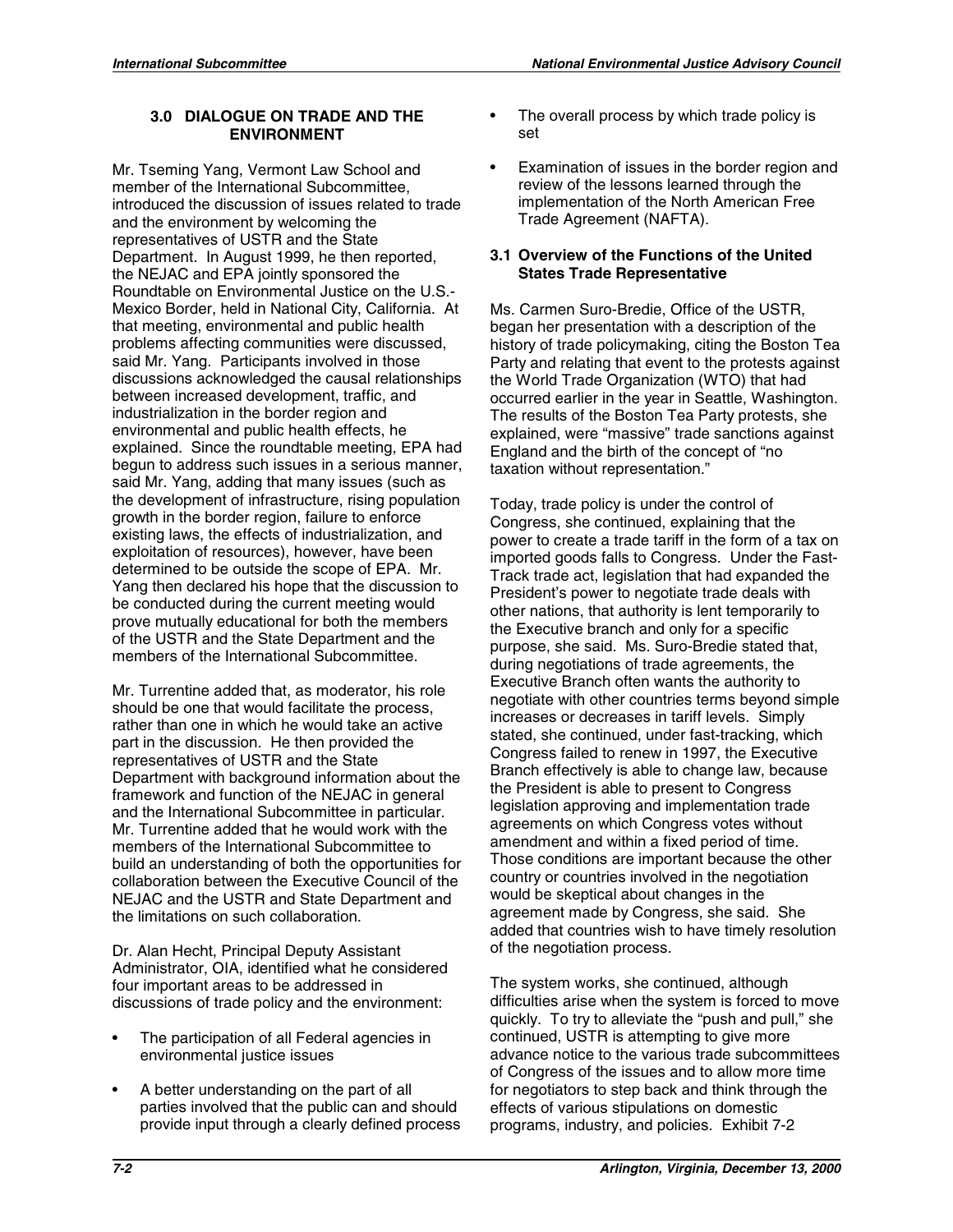#### **Exhibit 7-2**

#### **OVERVIEW OF THE UNITED STATES TRADE REPRESENTATIVE**

In 1974, the United States Congress established the private-sector advisory committee system to ensure that U.S. trade policy and the objectives of trade negotiations adequately reflect the commercial and economic interests of the United States. In three subsequent trade acts, Congress expanded and enhanced the role of the system. The advisory committees provide and advice about U.S. negotiating objectives and bargaining positions before the nations enter into any trade agreements, about the operation of any trade agreements once entered into, and about other matters relating to the development, implementation, and administration of U.S. trade policy. The system is arranged in three tiers:

The system is structured in three tiers:

- The President's Advisory Committee for Trade Policy and Negotiations (ACTPN), which is mandated by law, considers issues related to trade policy in the context of the overall national interest. In the past, the membership of the committee consisted primarily of representatives of business and labor; currently, the one third of the members represent environmental, academic, or consumer concerns. The President appoints 45 members for two-year terms. The 1974 Trade Act requires that the membership of the ACTPN broadly represent key economic sectors affected by trade.
- Representatives to six policy advisory committees are appointed solely by the United States Trade Representative (USTR) or in conjunction with other Cabinet officers. Those committees that are managed solely by the USTR are the Intergovernmental Policy Advisory Committee and the Trade Advisory Committee on Africa. Policy advisory committees managed jointly with the U.S. departments of Agriculture, Labor, and Defense and EPA are, respectively, the Agricultural Policy Advisory Committee, the Labor Advisory Committee, the Defense Policy Advisory Committee, and the Trade and Environment Policy Advisory Committee. Each committee provides advice based on the perspective of its specific area.
- Twenty-six advisory committees, which are authorized by law, are organized in two areas: industry and agriculture. Representatives are appointed jointly by the USTR and the secretaries of Commerce and Agriculture. Each sectoral or technical advisory committee represents a specific sector or commodity group (such as textiles or dairy products) and provides specific technical advice about the effect that trade policy decisions may have on that sector. Four functional advisory committees provide cross-sectoral advice on customs, standards, issues related to intellectual property, and electronic commerce. Previously, committees in this tier had included representatives of business and industry; no environmental or labor interest groups were represented. Currently, representatives of environmental organizations are assigned to each of the committees. Such groups include the Sierra Club, Friends of the Earth, and other groups that have exclusive environmental focuses that may not include environmental justice.

provides an overview of the trade policy advisory system the Congress established in 1974. Ms. Suro-Bredie then introduced Mr. Dominic Bianchi, Office of Intergovernmental Affairs and Public Liaison, USTR, who presented information about the role of his office. He expressed his hope that the role of the liaison office would be defined more precisely during the upcoming Administration than it had been previously. The USTR, he continued, had been created by Congress, but its negotiating capabilities had been "lent" to the Executive Branch. Although the power of the Executive Branch is limited – it does not have the power to regulate commerce – Congress provides authority to the Executive Branch within specified parameters, he explained. Exhibit 7-3 presents additional information about Executive Order

13141, which addresses the environmental review of trade agreements.

Citing recent lawsuits and the protests against the WTO that occurred in Seattle in May 2000, Mr. Bianchi stated his personal belief that the system of private-sector advisory committees does not function as it should and that the USTR and the new administration should engage Congress on how to include stakeholders more effectively when making trade policy. He also added that the USTR and the new administration would need the help of Congress to effectively address the public's concerns about how the USTR receives advice from all affected stakeholders. However, Mr. Bianchi stated, Congress had been "shying away" from re-examining process.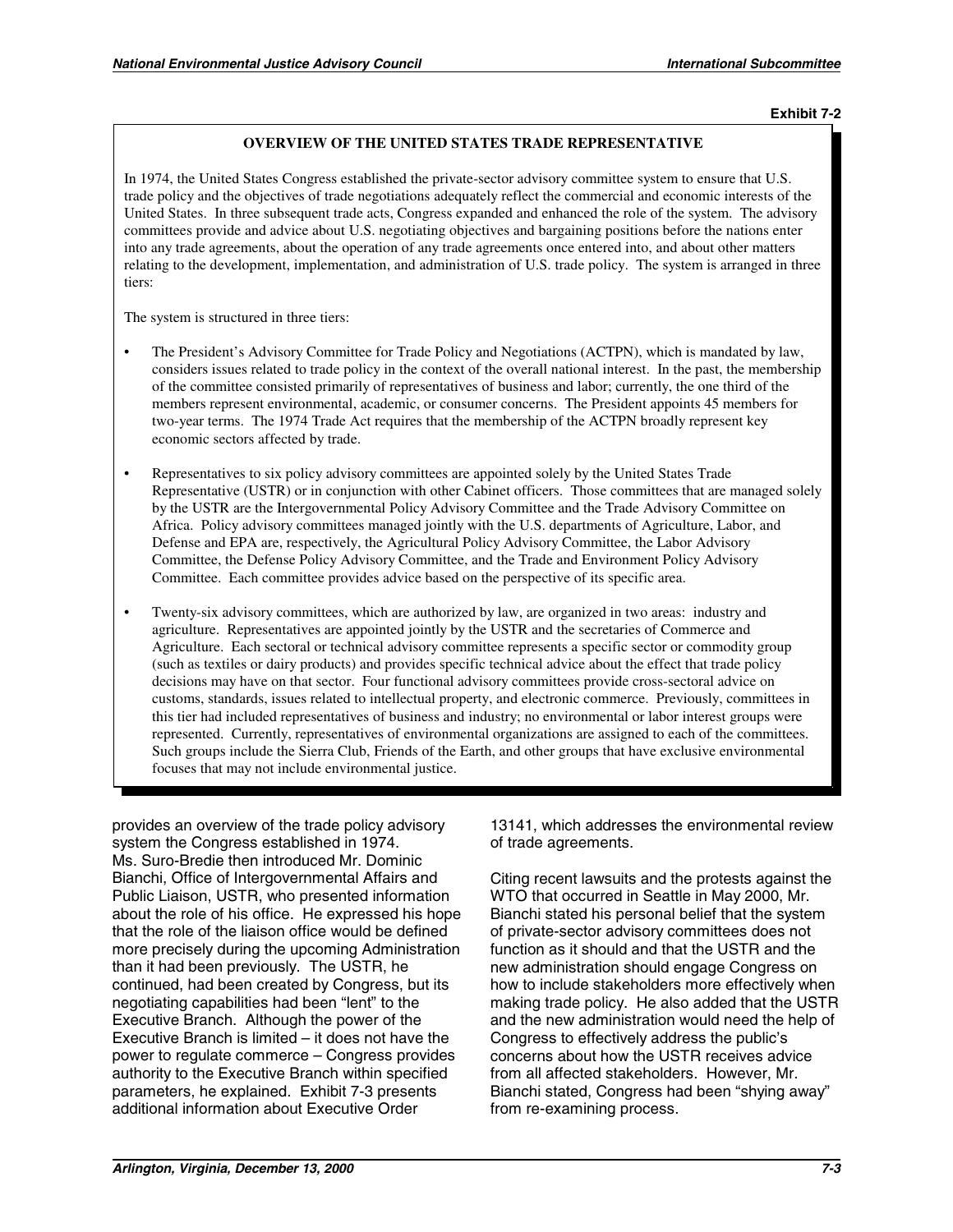**Exhibit 7-3** 

#### **GUIDELINES FOR IMPLEMENTATION OF EXECUTIVE ORDER 13141: ENVIRONMENTAL REVIEW OF TRADE AGREEMENTS**

On December 13, 2000, the United States Trade Representative (USTR) and the White House Council on Environmental Quality (CEQ) released final guidelines for implementing the provisions of Executive Order 13141: Environmental Review of Trade Agreements. The Executive order, signed by President Clinton in November 1999, commits the United States to careful assessment and consideration of the environmental effects of future trade agreements, including written reviews of certain major trade agreements.

Executive Order 13141 institutionalizes the use of the environmental review as an important policy tool for helping to identify the potential environmental effects of trade agreements, both positive and negative, and for helping to facilitate consideration of appropriate responses when such effects are identified. The order requires review of certain major trade agreements: comprehensive multilateral trade rounds, multilateral or bilateral free-trade agreements, and major new agreements affecting natural resource sectors. Environmental reviews also may be warranted for other agreements on the basis of such factors as the significance of reasonably foreseeable environmental effects, although the USTR anticipates that most sectoral liberalization agreements will not require review.

In developing the environmental guidelines, the USTR and the CEQ sought to involve all interested stakeholders. Draft guidelines implementing the Executive order were published in July. The views of the public, identified through a series of public workshops, a public hearing, and public comment periods, played a significant role in shaping the final product. The USTR and the CEQ also consulted closely with key members of Congress and the various trade advisory committees, including the Trade and Environment Policy Advisory Committee. Other federal environmental, economic, and foreign affairs agencies also collaborated with the USTRs and the CEQ in developing the guidelines.

The final guidelines provide for the integration of environmental considerations into the development of trade policy objectives. They provide significant opportunities for public participation, including early public outreach and consultations about what the U.S. objectives in trade agreements should be, an open and public process for determining the scope of the review, and opportunities to comment on draft reviews. The guidelines have been posted on the USTR Web site: <*www.ustr.gov*>.

Previously, the United States had conducted environmental reviews of several major trade agreements, including the North American Free Trade Agreement in 1992 and 1993 and the Uruguay Round Agreements in 1994. In November 1999, the United States prepared a study of the economic and environmental effects of the proposed Accelerated Tariff Liberalization Initiative with respect to forest products.

The USTR is completing review of the Jordan Free Trade Agreement concluded in October and is conducting environmental reviews of the Free Trade Area of the Americas and the Singapore and Chile free trade agreements currently under negotiation.

The USTR, Mr. Bianchi continued, is attempting to make the process by which trade rules and standards as transparent as possible and to establish a system that includes points of contact are adopted who can provide information to the public and conduct briefings throughout negotiations. Transparency refers to the visibility and clarity of the laws, regulations, and procedures, he explained.

The USTR, Mr. Bianchi reminded the subcommittee, is a small agency, composed of 180 employees with approximately 20 to 40 individuals on loan from other agencies. In addition, he continued, the USTR is affected by the decreases in the budgets of other Federal agencies. Because of those budget cuts, he explained, fewer individuals are loaned on "detail." For example, he said, fewer people from EPA who have expertise in trade and the environment are available to the USTR when such expertise is needed. Roughly 80 to 85 percent of the annual budget of the USTR, or approximately \$25 million, is allocated for salary, with the remainder allocated for travel, he pointed out. The USTR has three offices, continued Mr. Bianchi, with the primary office in Washington, D.C.; two employees in Geneva, Switzerland; and one employee in Brussels, Belgium.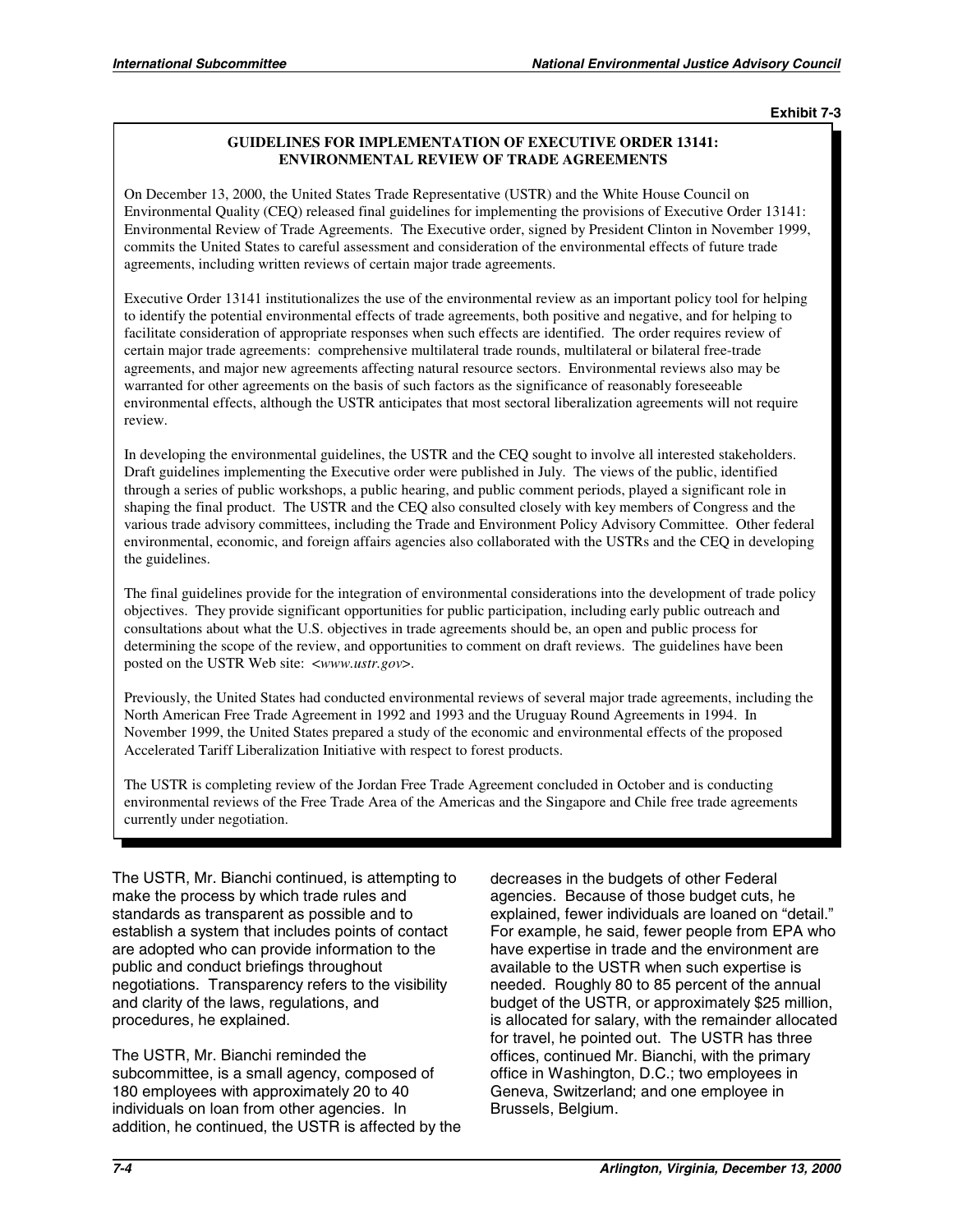Mr. Bianchi then described how trade policy had changed in the 50 years since Congress created the USTR. At that time, he explained, trade accounted for less than 10 percent of the gross national product (GNP) of the United States, and only a few people were interested in trade policy. That scenario changed over the decades, and changed radically over the most recent decade, he continued. He added that trade currently accounts for almost one-third of the United States GNP. The effects of trade, he explained, have become magnified as trade has come to play an increasingly significant role in the world economy.

To include public participation in the process, Mr. Bianchi continued, the USTR had prepared an Internet Web site that focuses on providing information about trade to individuals who, in the past, have expressed interest in trade issues. The USTR also conducts briefings for the general public at which information about priority issues is disseminated, he said. The USTR also posts notices in the Federal Register, he stated. In response to Mr. Yang's question about the location at which such briefings are held, Mr. Bianchi stated that public hearings usually are held in Washington, D.C.; however, during the months leading to the WTO conference in Seattle, the USTR held briefings in six locations around the country to solicit advice in preparation for that meeting, he said.

After Mr. Bianchi's presentation, Mr. Saldamondo commented that he held a different view of the USTR and that his view was similar to the view of the Seattle protesters. Communities, he explained, experience the negative effects of trade. For example, he continued, people living in maquiladoras, U.S. manufacturing plants, in Mexico suffer from adverse health effects, and the indigenous people of Chile are losing their land. Mr. Saldamondo stated that he was pleased that no one had claimed that higher wages will benefit the very people who have become marginalized by trade agreements. Trade agreements, he declared, create more poverty, and that poverty tends to affect racial minorities more than other segments of society.

Mr. Saldamondo explained that words such as "disproportionate" or "minority" used in the environmental justice context are not appropriate in the international context because indigenous people may not be minorities within their native countries. In international cases, he suggested, the race of the polluter and the race of the victim should be considered when defining environmental racism. When those factors are examined, he

stated, one must recognize the reality of environmental racism. In fairness to the USTR, he added, USTR staff "do not intend to increase cancer rates or increase the loss of species and habitats ... To them business is business." However, Mr. Salamondo added, the USTR must be aware of the damage that it creates through trade agreements. One-third of the United States' GNP accounts for much prosperity, but that prosperity is not shared and is gained at the expense of others, he said. Citing the Metales y Derivados site located in Tijuana, Mexico as an example of this exploitation, he declared that the economic trade model used by the USTR does not serve communities nor does it take into consideration the value of good health, a forest, or a baby's life. Free trade has been a disaster, Mr. Saldamondo exclaimed.

Mr. Jose Bravo, Just Transition Alliance, clarified Mr. Saldamondo's comments about free trade stating that the members of the International Subcommittee do not oppose trade, but rather support a just trade policy that considers people. He added that he believes the USTR often uses the Fast-Track process to circumvent opposing views. Ms. Beth Hailstock, Director, Environmental Justice Center, Cincinnati Department of Health, commented that she had been pleased to hear representatives of the USTR acknowledge that simply publishing notices in the Federal Register was not an effective means of communicating with the public. She then suggested that the USTR follow the guidelines published in the NEJAC document on public participation to increase community involvement in the process.

Mr. John Audley, EPA, commented that he had once been an active member of the Sierra Club and had created that organization's trade department. In his current position with EPA, he continued, he endeavors to exert pressure on the USTR to consider environmental consequences of trade policy. However, he added, no focus on stakeholders was included when the USTR was created because, at that time, Congress was not aware that such a focus was needed. Mr. Audley pointed out that, because of the existence of Haztraks, a program created jointly by the United States and Mexico to track the movement of hazardous waste between the United States and Mexico, Congress has exercised increased oversight of NAFTA, and more problems have come to light. What the United States subsequently has negotiated through its monitoring process, he continued, overshadows the implications of NAFTA. EPA is the only Federal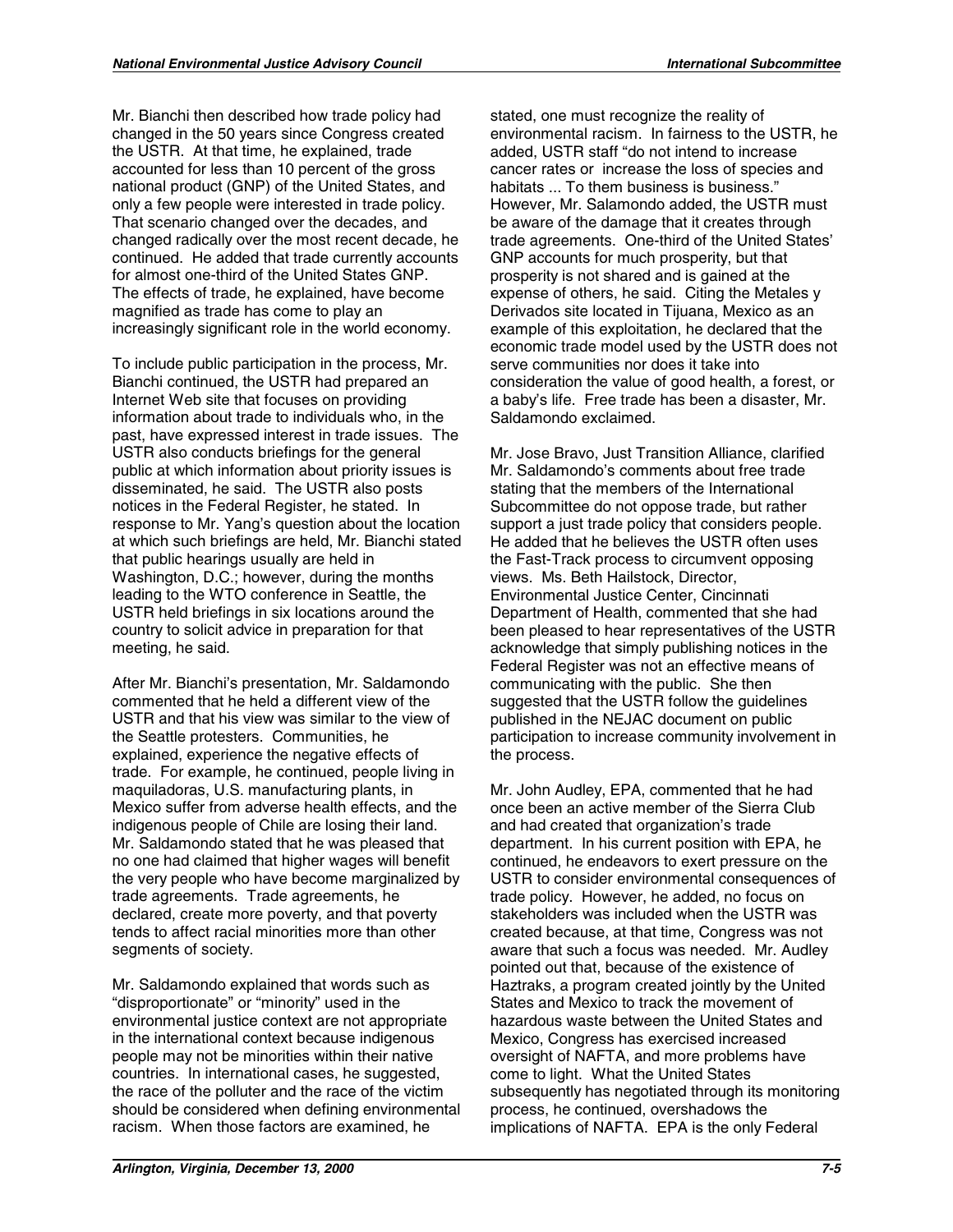agency that has a trade policy, stated Mr. Audley, and EPA continued to play an active role on ten trade advisory subcommittees despite reductions in EPA's budget. That level of participation illustrates EPA's commitment to the issue, he stated.

Mr. Yang commented that it is important to provide comment on and substantive contributions to the trade policy process. It is the responsibility of the government to actively seek to identify and consider outcomes of trade agreements, he stated, rather than considering only the effects on industry. In addition, said Mr. Yang, the United States has a global responsibility to the extent that it induces change through trade agreements.

In response to a comment made by Ms. Suro-Bredie in which she recommended to the members of the International Subcommittee how to best influence the USTR as a "new interest group," Mr. Bravo commented that the members of the subcommittee are not a "new group" and that it "irks" him that other interest groups have been recognized while the interest groups that represent the people most affected have not.

Mr. Hecht then commented that he believes that the discussions had been beneficial and that the issues are challenging. He then reminded the participants that environmental review of trade policy as a process is important because it targets the societal impact on indigenous populations. EPA had built enormous capacity to target trade issues and currently was building an in-house staff to help with community outreach programs and dissemination of information. In 1989, Mr. Hecht pointed out, it would have been difficult to find a region more neglected than the U.S.-Mexico border. NAFTA, he continued, put a spotlight on the area, and the Border Environmental Cooperation Commission (BECC) and the North American Development (NAD) Bank were created; people have benefitted, he explained. Funds for programs that train people for new jobs were included in the NAFTA agreement. Under NAFTA, a means of facilitating economic change and preparing for change has never been easy, he observed. Around the world, Mr. Hecht concluded, environmental agencies are weak; the goal, he declared, is to strengthen those agencies and create a platform for discussion.

Mr. Bianchi pointed out that the majority of members of Congress had not been present during debates about the NAFTA; today, there is a new Congress and a new administration. The best means of exerting influence, he recommended, is

through Congress. Because of the change of administration and the magnitude of the issues, Mr. Bianchi predicted, such discussions would be a multiyear debate.

Mr. Bianchi stated that industry that moves into countries which environmental and enforcement mechanisms lax may have a competitive advantage. Often however, he stated, countries in which laws are enforced poorly do not have infrastructure sufficient to attract trade. Mr. Bravo then stated that trade agreements, as they currently stand, allow certain types of contamination. For example, he explained, it is not required that labels on containers identify the contents as hazardous waste, but such labels instead can indicate that the contents will be reused or recycled. That problem in labeling, he added, led to the contamination at the Alto Pacifico and Metales y Derivados sites, where stockpiles of hazardous waste accumulated and no one was accountable because the contents had been labeled for "reuse" or "recycling." There is no language in the NAFTA agreement, he added, that creates real enforcement mechanisms to prevent such problems because laws are enforced poorly and maintenance of records of the transportation of materials across the border is a voluntary activity. The laws themselves are not weak, but enforcement is, Mr. Bravo declared. The infrastructure that supports enforcement and cleanup should be better funded, he stated.

The border area provides the clearest example of the ways in which trade and environmental issues come together, Mr. Bravo continued. During NAFTA discussions before the act was enacted, he explained, people believed that displacement at the border would be minimal. However, he continued, farm workers worried that the United States would sell corn to Mexico, even though Mexico grows enough grain to meet its needs. Soon after NAFTA was enacted, he stated, the U.S. sold corn to Mexico. In addition, the people living in the *maquiladora* region have suffered discrimination on the basis of gender and age, and families have been uprooted and displaced. What are the mechanisms for enforcing environmental compliance in the region, who is responsible for a polluting company located in Tijuana the profits of which go to other countries, and what are the incentives for compliance, Mr. Bravo asked.

Mr. Hecht responded that several problems affect the border area. Repatriation of hazardous waste is based in part on the agreement between the United States and Mexico under NAFTA, and that process will continue, he said. The accountability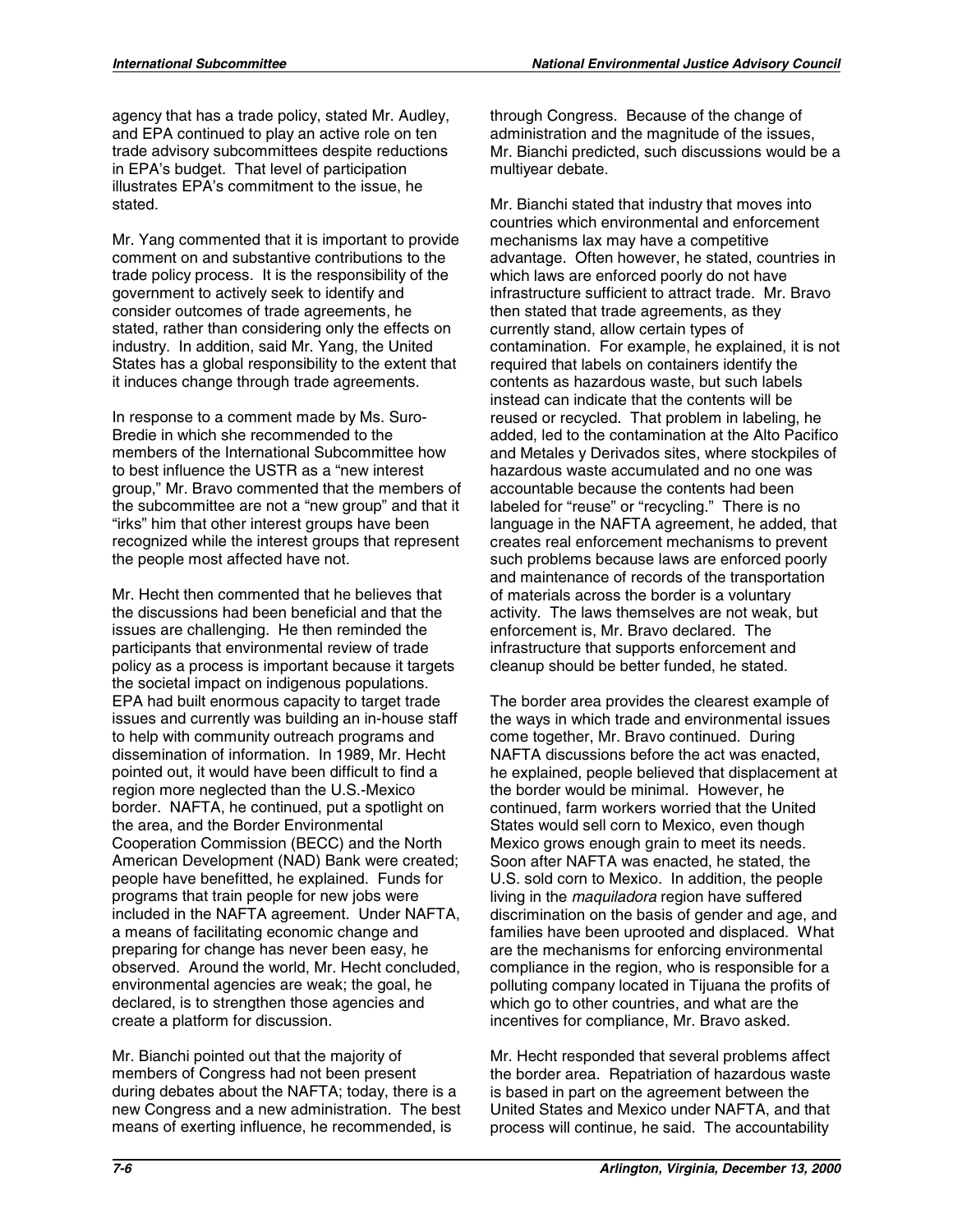of multinationals, in relation to the Mexican government, should be explored in light of the new border plan that will replace the Border XXI Framework scheduled to expire in 2000. Most multinational companies, Mr. Hecht continued, will endeavor to operate at a world standard; however, because many of these companies are located farther away from the border region, they may be "divorced" from the sensitivity of such issues.

Ms. Mary Lattimer, Trade Representative, U.S. Department of Commerce, responded that she believes that many of Mr. Bravo's concerns had been addressed in the Jordan Free Trade Agreement. She acknowledged that comments received from members of the International Subcommittee are representative of the concerns the USTR must consider if change is to be implemented. Sustainable development, she continued, has three aspects:

- Economic effects
- Environmental protection
- Social development

The three aspects are of equal importance, and all must be supported in trade policies, she stated. The Jordan agreement, she added, had been the first agreement written to support the WTO provision for a transparent dispute resolution process and to encourage discussion of environmental issues with nongovernment organizations. Included in the Jordan model, she continued, were provisions for securing commitments from countries that they would enforce their own existing laws, provided those laws were deemed adequate. Ms. Lattimer added that she believed the obligation of each country to enforce its own laws was being honored.

#### **3.2 Overview of the Activities of the U.S. Department of State**

Mr. Michael Shelton, State Department, briefly explained how international financial assistance helps developing countries improve environmental justice. He also described the role played in that process by multilateral development banks (MDB) and various bilateral programs and policies. The MDBs include the World Bank; the Global Environment Facility; and the five regional development banks, the Inter-American Development Bank (IDB), the African Development Bank, the Asian Development Bank, the European Bank for Reconstruction and Development, and the NAD Bank. In 1999, he continued, the MDBs lent \$65.2 billion to developing countries, compared with \$9.6 billion in assistance provided

by the United States in fiscal year 1999. However, he added, all U.S. bilateral assistance is provided on a grant basis.

Loans from MDBs help improve the environment in developing countries in two ways, continued Mr. Shelton, either by funding projects that directly improve the environment or by funding institutions that establish and enforce environmental standards. One example of the first form of assistance, he explained further, would be a recent \$130 million loan made by IDB to Brazil for the expansion of the potable water supply, sanitary sewerage and wastewater treatment facilities in Brazil's Federal District. An example of the second form of assistance, he said, is the upcoming loan to Paraguay to establish a national environmental system that will integrate public agencies and private-sector organizations into a single system under which implementing environmental policies are to be implemented, he said.

Mr. Shelton continued, explaining that MDBs require that countries borrowing monies review the effects of their projects on the environment. Environmental impact assessments (EIA) are required for all projects that have some effect on the environment, he said, adding that countries borrowing funds are obliged to describe in detail what they will do to mitigate the negative effects of proposed projects. Resettlement action plans also are required for dams and highways and other projects that displace people, Mr. Shelton stated. He added that governments engaged in such projects must specify the compensation and other assistance that will be provided to those who are displaced.

Mr. Shelton reported that the United States opposes all MDB loans for projects that will have substantial effects on humans if an EIA has not been written and released to the public at least 120 days before the day the board of the lending bank is scheduled to vote on that loan. The reason for maintaining such a policy, he explained, is to help ensure that persons affect by projects are aware of the changes the project will bring about. Even when an EIA, complete with mitigation measures, has been prepared, the United States still may vote against a loan if the United States determines that the project will cause irreparable harm to the environment, he stated. Mr. Shelton acknowledged that a comment period of 120 days does not provide adequate time for a thorough public review of proposed projects.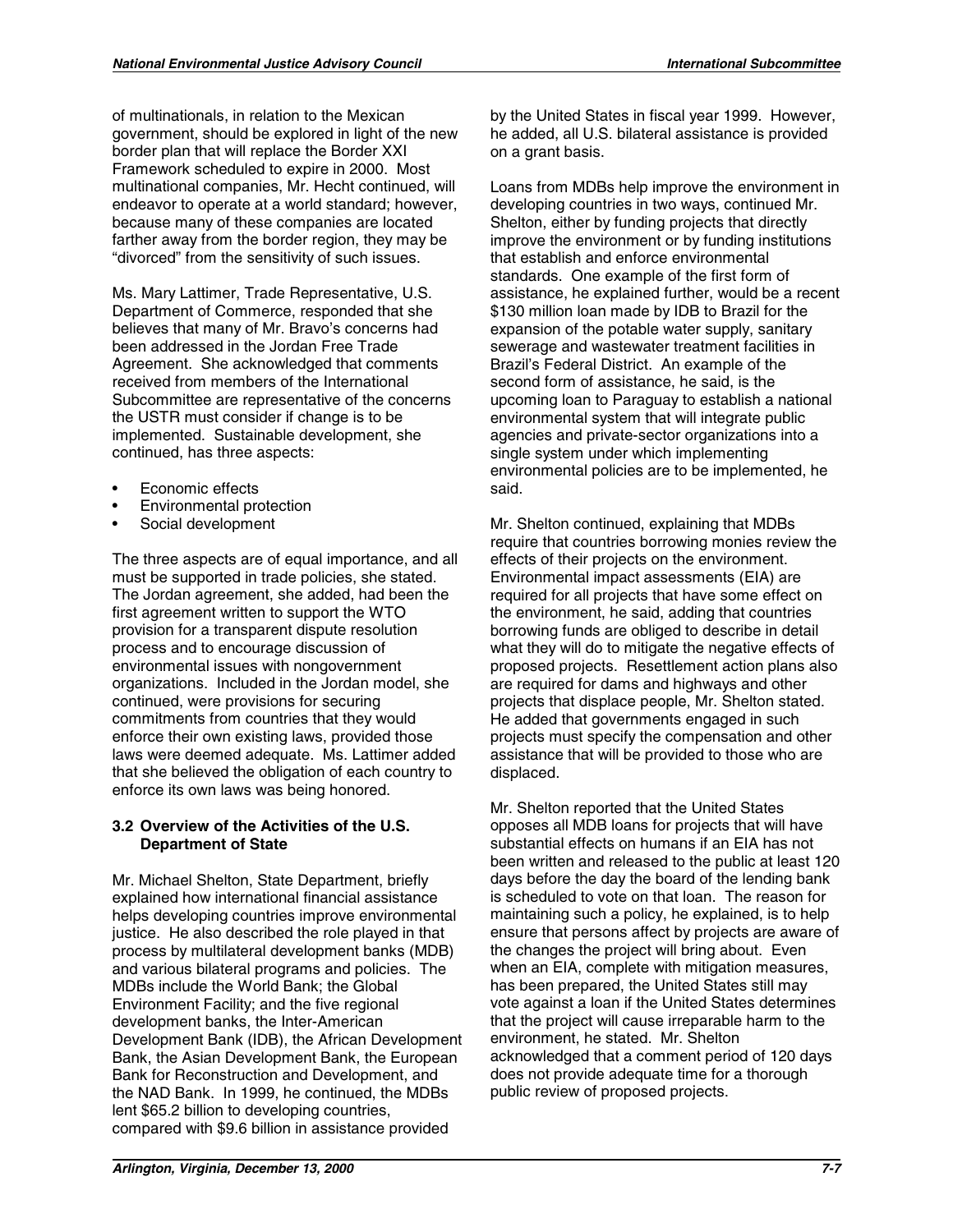For example, Mr. Shelton continued, the United States recently opposed loan to a government in Asia for a highway because the United States considered the threat to biodiversity by the proposed highway to be too great. He stated that opposition on the part of the United States alone usually is not sufficient to block approval of a loan because the weight of each member's vote is determined by the amount of that member's contribution to the paid-in capital of the fund. However, in cases in which the environment was quite severe, other donors had joined the United States to block approval of a loan, he said. Consequently, developing countries are learning how to evaluate projects and developing an understanding of what constitutes acceptable international standards, Mr. Shelton said.

Mr. Shelton then described the activities of the NAD Bank, the smallest MDB supported by the United States. He remarked that the bank, created in 1995 under the NAFTA agreement, lends funds only for environmental projects along the U.S. Mexico border. Specifically, it provides loans to communities to help finance water, wastewater and solid waste projects, he explained. Mr. Shelton acknowledged that, although the fund had allocated \$262 million in grants through the Border Environment Infrastructure Fund (BEIF), which is funded by EPA, it had lent only \$11 million. The problem, he explained, is that, in the past, the NAD Bank was lent funds only at commercial interest rates and the small communities along the border cannot afford to pay those rates. Recently, he continued, the board of directors of the bank agreed to allocate \$50 million for loans at less than market rate for infrastructure projects in water, wastewater, and solid waste. They also agreed to consider loans for other types of environmental infrastructure projects.

Continuing, Mr. Shelton stated that the U.S. Export-Import Bank evaluates the expected effects on the environment of all capital projects before the bank provides funding for those projects. Currently, he added, the United states is attempting to convince the other G-7 Countries and the Organization for Economic Cooperation and Development (OECD) member countries to impose similar requirements on their export credit agencies and is requesting that each agree to use similar qualitative and quantitative standards.

Mr. Shelton reported that the various bilateral assistance programs sponsored by the United states and administered by the U.S. Agency for International Development (U.S. AID) also help developing countries improve local environments. He explained that U.S. AID seeks to protect the environmental by working to achieve five broad objectives: 1) reducing the threat of global climate change; 2) conserving biological diversity; 3) helping to manage urbanization, including management of pollution; 4) promoting environmentally sound energy services; and 5) managing natural resources on a substantial basis. He observed that, from the point of view of environmental justice, one of the most interesting U.S. AID programs is its work through regional urban development organizations (RUDO). U.S. AID, he continued, works through RUDOs in India, Indonesia, South Africa, Guatemala, and Poland to deliver environmental services and to create jobs in 150 municipalities.

#### **4.0 PRESENTATIONS AND REPORTS**

This section summarizes the presentations made and reports submitted to the International Subcommittee. The International Subcommittee heard presentations and reports on the following topics: the United Nations (UN) World Conference Against Racism, Racial Discrimination, Xenophobia, and Related Intolerance; the Border XXI program, a program whose mission is to identify and address environmental factors, in a binational framework, that pose the highest risk to human health so that exposure to such factors may be reduced; pesticide training initiatives; tribal community outreach programs, and pilot Internet projects related to the global environment.

#### **4.1 UN World Conference Against Racism, Racial Discrimination, Xenophobia, and Related Intolerance**

Ms. Sharon Kotok, State Department and Agency Representative, White House Interagency Task Force on Racism, opened her presentation by describing the preparation necessary for a UN world conference. Such conferences, she began, focus on a single issue or problem, with the ultimate goal of identifying recommendations for addressing that problem. The UN Conference Against Racism, Racial Discrimination, Xenophobia, and Related Intolerance, she explained, scheduled to be held August 31 through September 7, 2001 in South Africa, will focus on five areas:

- Sources of racism
- Victims of racism
- Possible redress
- Measures for the prevention of racism
- Actions to overcome racism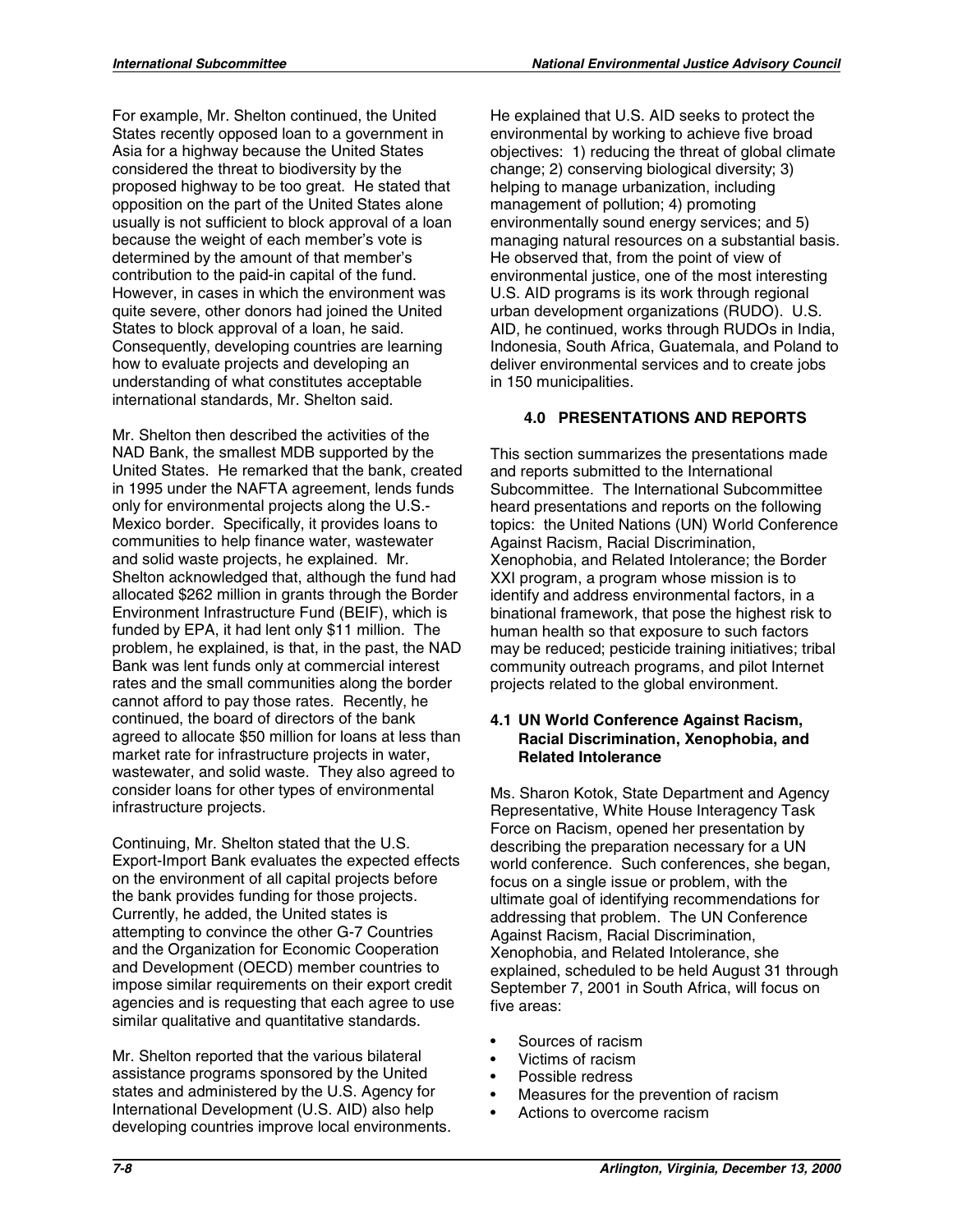The goals of the conference are to acknowledge the progress made in addressing the issues of concern and increasing awareness, examine the obstacles that remain to be overcome, and recommend specific actions, Ms. Kotok added. The conference, organized by the UN High Commissioner on Human Rights, would be "forward-looking and action-oriented," she explained. Representatives of governments and NGOs are expected to work together to address disparities related to such issues as environmental benefits and burdens, health care, economic status, and education. However, she added, it is not the intention of the conference to single out violators or to point an accusatory finger, but rather to provide an opportunity for participants to evaluate their own actions and policies.

Ms. Kotok noted that planners were modeling the conference after the United Nations Fourth World Conference on Women held in Beijing, People's Republic of China, in 1995. Strong recommendations, as well as new legislation and legal measures, resulted from that conference, she pointed out. She explained that the Beijing Conference was "so successful" because of the strong collaboration between participants in the conference and NGOs. Representatives of NGOs also had been included throughout the planning process and assisted in writing the documents generated as a result of the deliberations conducted during the conference, she continued.

 (e-mail) at: *olone.mary@epa.gov*. Ms. Kotok asked that the members of the subcommittee provide comments on two documents, *Excerpted Material Developed by the U.S. Interagency Task Force on the United Nations World Conference Against Racism, Racial Discrimination, Xenophobia and Related Intolerance (Draft)* and the *UN World Conference Against Racism (WCAR) – The Environment Position Paper (Draft)*, prepared by the White House Interagency Task Force on Racism. Ms. Mary O'Lone, EPA Office of General Counsel, reiterated that the documents had been submitted as placeholders and that the task force hoped to receive comments on the documents before the January 15 and 16, 2001 planning conference to be held in Geneva, Switzerland. Ms. O'Lone requested that comments or questions about the documents be forwarded to her by electronic mail

In response to Ms. O'Lone request for comments, Mr. Saldamondo stated that the members of the International Subcommittee would need time to discuss the position of the subcommittee, but that they did have an interest in the issue. He

observed further that recognition of incidents of discrimination against "vulnerable groups" is valuable. For example, he remarked, the governments of Chile and Uruguay do not recognize that indigenous populations live within their borders. Those people are not recognized legally by their own governments, he declared, adding that such discrimination is particularly evident in the cases of people of African descent and indigenous peoples living in Central and South America.

Mr. Saldamondo then described the inadequacies of the domestic U.S. concept of environmental justice when it is applied in an international context. He stated that he believes the United States should redefine the elements of racism in an international context and revise language that is "U.S.-centric". The term "racial minorities," he explained, may not present an accurate picture of the victims of racism, particularly in those countries in which indigenous populations are in the majority but lack control over their environment. What also is lacking, he continued, is the participation of "civil society" and those people who are the victims of racism. There is a difference, he stated, between civil society and stakeholders; stakeholders often include groups, such as industry, that the civil society would consider part of the problem. Certainly, industry does have a role in the process, but acknowledging and considering the concerns of groups that are affected is crucial, he urged.

Ms. Mildred McClain, Citizens for Environmental Justice, added that there is a need for a link between "participating in" and "influencing" decision-making. Efforts to increase participation alone are not sufficient, she stated; language should be developed that supports increases in both the participation and influence of civil society or the general public at the world conference, she urged. The concept of environmental racism also should be well defined before the conference is convened, she advised. She added that she would take the responsibility of circulating the two draft documents in various environmental justice communities to solicit their views. Ms. McClain recommended that the White House task force also seek the "buy-in" of NGOs for the two documents.

Mr. Yang then pointed out that most documents that address environmental issues on an international level focus primarily on pollution. Issues related to the marginalization of community groups and the use of natural resources are not addressed, he said. Environmental justice also has economic implications, he continued, adding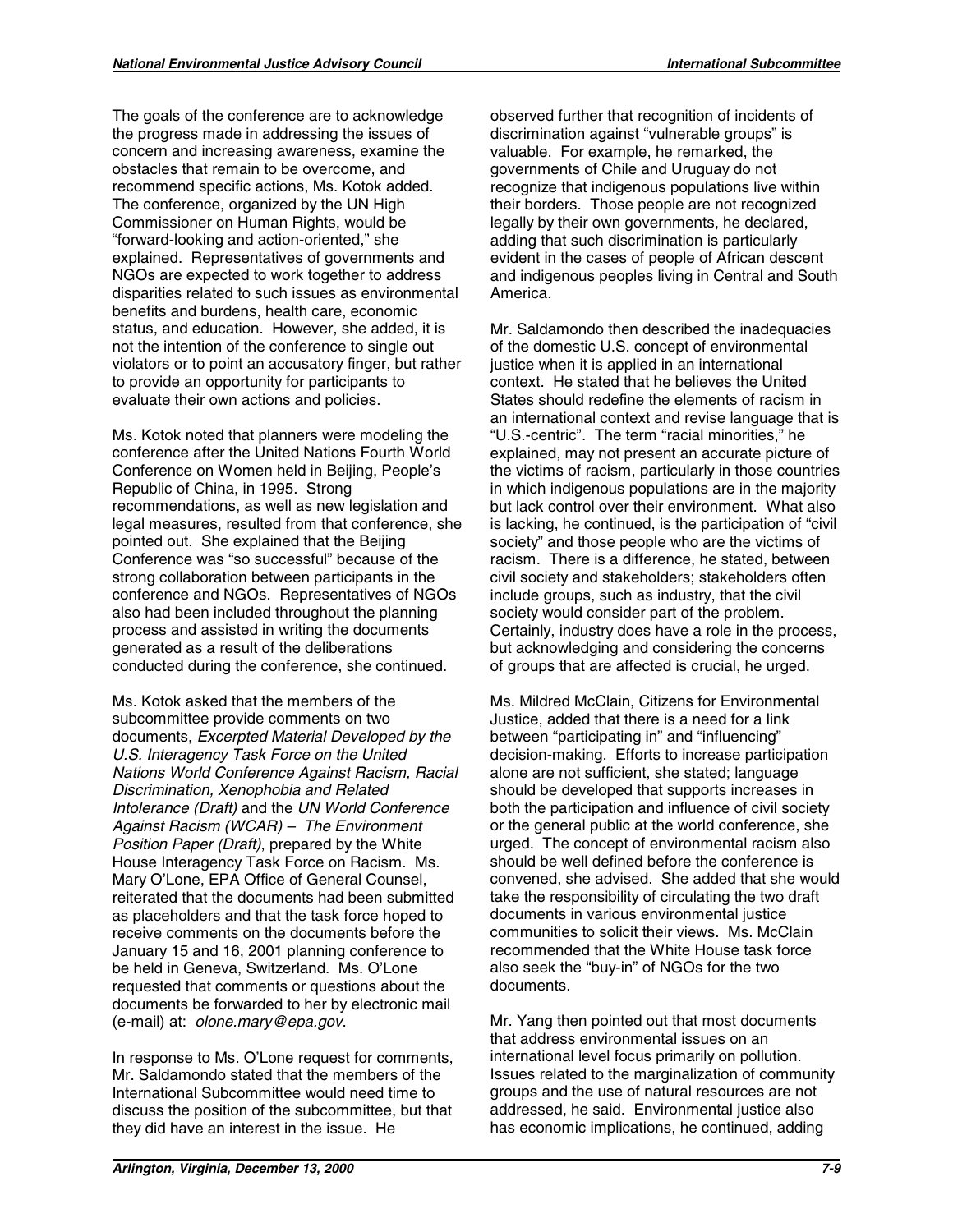that the flow of goods and benefits, and the accompanying externalization of the burdens related to environmental costs that tend to be "inflicted" on developing countries, should be addressed.

#### **4.2 Update on U.S.-Mexico Cooperation and the Border XXI Program**

Dr. Hecht provided the members of the International Subcommittee with an update on the Border XXI Program and the new priorities established by Mexico's Federal environmental secretariat for the Commission for Environmental Cooperation (CEC). He announced that Mr. Victor Lichtenger recently had been named the Minister of Mexico's newly renamed Secretaria de Medio Ambiente Recursos Naturales (SEMARNAT), formerly known as the Secretaria de Medio Ambiente Recursos Naturales y Pesca (SEMARNAP). Mr. Lichtenger also was named the first executive director of the CEC, he continued. Dr. Hecht then reported that SEMARNAT had announced a series of priorities for the CEC, including:

- Develop, under articles 14 and 15 of the North American Agreement on Environmental Cooperation, procedures by which citizens can submit to the CEC petitions about the failure of the Mexican government to effectively enforce environmental laws that are "expeditious, open, and transparent."
- Strengthen the CEC's Joint Public Advisory Committee (JPAC) to serve as a "true organ" of public participation in the CEC's decisionmaking process and to "democratize" the CEC by giving JPAC a "real role" in the development of the CEC's budget and work program. In addition, a new position with responsibility for the promotion of public participation has been created in the CEC.
- Conclude negotiations on an "equitable" agreement on Environmental Impact Assessment in a Transboundary Context which stipulates the obligations of parties to assess the environmental impact of certain activities at an early stage of planning.

Mr. Lichtenger had pledged to emphasize the importance of maintaining the independence of the CEC in processing petitions of private citizens to addressed environmental problems, reported Mr. Hecht. He commented that such a commitment is "a good sign" because citizen redness has been a

source of friction among the United States, Mexico, and Canada.

In a nod to the subcommittee's concerns about trade and the environment, Mr. Lichtenger had announced strong support for the CEC's cooperative work program. He particularly had emphasized its trade and environment program, in light of the importance of the North American experience, in the negotiation of a free trade agreement of the americas, said Dr. Hecht.

Mr. Lichtenger was to meet with Mexico's new "Border Czar", Mr. Ernesto Ruffo, to stake out a strong, common Mexican position to confront what he characterized as "lack of political will," said Dr. Hecht.

Dr. Hecht then reported that the preparation of the Border XXI Transition Paper and consultations with states and regions was ongoing. States and tribal communities were working together more closely, he observed; a series of meetings had produced recommendations for the new border plan, he said. In addition, changes had been made within lending institutions, including the NAD Bank, the mandate of which had been, he continued. He added that issues related to money and funding are important in drafting the new border plan.

Mr. Gregg Cooke, Regional Administrator, EPA Region 6, commented that, in 1999, he had attended a meeting of the BECC in Monterrey, Mexico. He stressed that the transparency provisions of the BECC that mandate transparency must be met. Issues that must be addressed under the new border plan, he declared, include strengthening of the role and participation of the states in the process, creation of an exclusive public participation process, and expansion of infrastructure to support the effort deal with all issues.

Mr. Saldamondo reminded those present that the recommendations developed by participants in the Roundtable on Environmental Justice on the U.S. Mexico Border, which had been sponsored jointly by the NEJAC and EPA, had included calls for an increase in the participation of indigenous communities residing on the Mexican side of the border and for enforcement of accountability on the part of polluters.

Mr. Enrique Manzanilla, EPA Region 9, commented briefly on the success of four pilot projects that EPA had chosen because they offered opportunities to explore domestic aspects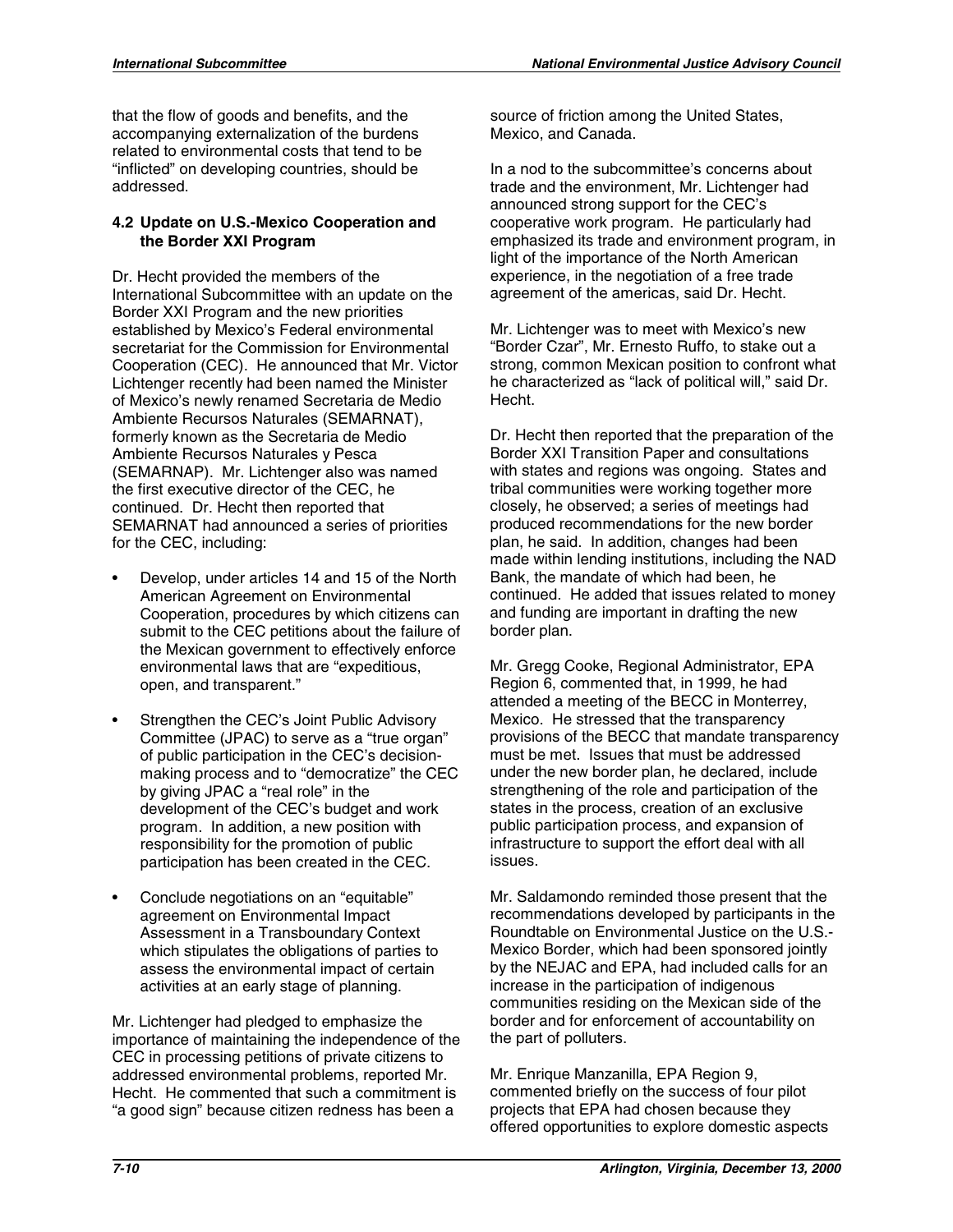of environmental concerns. He explained that the cities had been selected to address issues other than that of transboundary waste.

Ms. Olivia Balandran, Environmental Justice Coordinator, EPA Region 6, distributed to the members of the International Subcommittee information about projects that EPA Region 6 has undertaken. She asked that the members of the International Subcommittee provide their views on the direction Region 6 has taken with those projects.

### **4.3 Update on the Metales y Derivados Site**

Mr. Bravo presented the written statement of Mr. Cesar Luna, Environmental Health Coalition (EHC), who had been unable to attend the meeting. In his statement, Mr. Luna noted that in October 1998, a petition to the CEC charged that the Mexican government had failed to enforce articles 134 and 170 of Mexico's general environmental law. The petition, which EHC had filed, cited Mexico's failure to pursue extradition of the owner of the Metales y Derivados site who currently resides in San Diego, California, explained Mr. Luna. However, the CEC does not have the authority to extradite the property owner, he continued. Residents of the affected community believe that the owner had "gotten away free," said Mr. Luna.

In his statement, Mr. Luna expressed EHC's fear that, with the change of administration in Mexico, the case will be forgotten. He requested that the International Subcommittee recommend that the NEJAC urge EPA to:

- Oversee the release to the CEC of documentation related to the case by entities on both sides of the border
- Serve as a liaison with the State Department and the U.S. Customs Service, U.S. Department of the Treasury
- Establish the Metales y Derivados site as a pilot project for a binational cleanup and enforcement effort

Dr. Hecht remarked that Mexico had agreed to allow the CEC, through a contractor, to conduct sampling of contaminated surface soils at the Metales y Derivados site characterizing that decision as a good sign of cooperation on the part of the Mexican government. Previous analysis had shown that lead levels at the site, an abandoned maquiladora owned by a U.S. citizen, were not as

high as those at locations in the city, he stated. In June 2000, the case had been brought before the CEC council on the grounds that the Mexican government allegedly had failed to clean up the site and determine which laws are applicable and whether any laws had been broken, he continued. Information still was being gathered, said Dr. Hecht. He suggested that another month would pass before the case is taken to the Council again.

Because of time constraints thoroughly, the members of the subcommittee did not discuss the case of the Metales y Derivados. The members agreed to discuss the case during upcoming conference calls of the subcommittee.

#### **4.4 Update on the U.S. Environmental Protection Agency's Pesticide Training Initiatives**

Ms. Delta Valente, Project Manager, Farm Worker Health, Office of Prevention, Pesticides, and Toxic Substances (OPPTS), EPA, and Ms. Carol Parker, OPPTS, EPA, provided the members of the International Subcommittee with an update about the activities of the EPA Pesticide Worker Protection Branch. They distributed examples of literature about pesticide training and awareness that is available free through OPPTS's Web site: <*www. epa.gov/pesticides/safety*>. Previously, pesticide training and awareness had focused on occupational hazards, Ms. Parker explained, adding that current programs also focus on issues related to pesticide drift, contamination of well water with pesticides, and the effects of pesticides on children. One of the primary concerns of EPA's Office of Pesticide Program's (OPP) is increased protection of the public, especially children, she continued. Children's health has high priority, she explained, because children are more vulnerable to pesticides than adults. Ms. Parker stated that, to protect children from risk in the home and in the workplace, OPP seeks to educate parents who are exposed to pesticides in the workplace.

Ms. Parker also announced that, through a collaboration among EPA, the U.S. Department of Agriculture, the U.S. Department of Labor, the U.S. Department of Health and Human Services, various states, farm workers, and farmers, implementation and enforcement of the agricultural worker protection program was to be reviewed and programmatic improvements in the strategic plan for worker protection was to be developed. A series of workshops to be held in Sacramento, California (December 2000); Orlando, Florida (May 2001); and Washington, D.C. (fall 2001) will provide the basis for the collaborative effort, she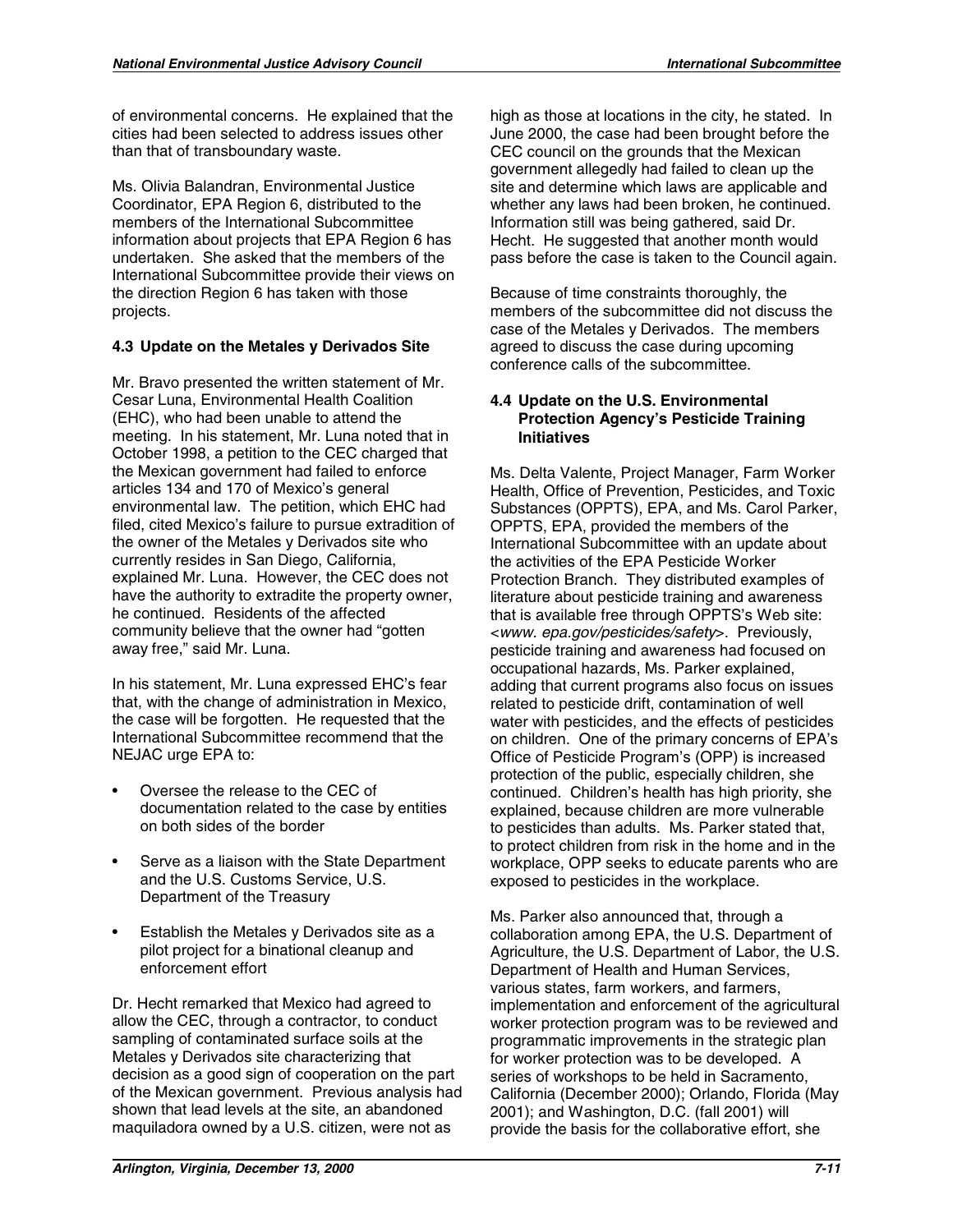continued. Ms. Parker reported that the key themes expressed at the Austin, Texas stakeholder workshop held in June 2000 were issues related to training, enforcement, complaint and retaliation, communications, and children's health. She recommended that the members of the subcommittee obtain copies of the full report at the OPP Web site:

<*www.epa.gov/oppfead1/safety/workers/workers.h tm*>.

Ms. Parker reported that EPA, in a collaborative effort with states and industry, had developed basic pesticide safety materials, as well as supported broad-scale training of farm workers in pesticide safety. For example, she explained, the National Farm Worker Environmental Education Program, conducted by the Association of Farmworker Opportunity Programs (AFOP) in partnership with the AmeriCorps Community Service Program, is the largest national pesticide safety education program for farm workers in the nation. AFOP has trained more than 250,000 farm workers in the United States in pesticide safety, she continued, noting that AFOP, a recipient of an EPA grant, also had produced five novella-style radio mini-dramas in Spanish.

Ms. Valente then described a training initiative directed at children. The initiative is a weekend program in which students from the University of Texas at Brownsville teach children about the harmful effects of pesticides, she said. Through the program, children from farm worker families also are flown to Washington, D.C. to learn how the Federal government operates, she continued. Ms. Valente, who displayed photographs of children who have participated in the program, commented that she hoped the program would continue to grow and soon would include a component that offers an internship in Washington, D.C.

Ms. Valente also described EPA's Pesticides and National Strategies for Health-Care Providers, established 1996 to ensure that health-care providers become better aware of and educated and trained in the area of health problems related to exposure to pesticides, particularly those affecting child laborers in agriculture.

Mr. Bravo asked whether there were ways to train farm workers before their arrival in the United States about the dangers associated with exposure to pesticides. He observed that any worker who comes to the United States to work should have the opportunity to be protected and to make a decent wage. However, it is not unheard

of, he continued, for workers to be paid in alcohol or marijuana instead of U.S. dollars. Mr. Bravo, who stated that members of his family had migrated to the United States to work on farms, remarked that each of them had to complete the U.S. Department of Labor's HZA agricultural guest workers program in Ciudad, Juarez, Mexico. Completion of the paperwork required from one to two days to complete, he said. He then suggested that the waiting period could provide an noting that this time would be an excellent opportunity to deliver training in pesticide safety.

Mr. Bravo reported on the work of the University of California at Berkeley in training farm workers. The training classes, he explained, now cover how to read a material safety data sheet, understand a map of risk analysis and exposure pathways, and use appropriate personal protective equipment. He and Mr. Saldamondo identified several grassroots organizations that are active in training farm workers, including Lideres Campesinos; Indigenous People of Mexico; and the Pesticide Action Network, which has produced several Spanish-language videos that Mr. Saldamondo described as "very informative." The videos examine dangers that pesticides pose to communities.

Mr. Saldamondo commented that he had been disappointed that funding for pesticide training is provided to individual states because many states do not consider pesticide training to be a top priority. In response, Ms. Valente stated that, under the new border plan, pesticide awareness could become a focus area. In September 2001, OPP will have launch a web-based strategy aimed at health-care providers that individuals in all countries will have access to, she announced.

Mr. Saldamondo stated that he had found "a lot wrong" with EPA's risk assessment model. He suggested that the NEJAC should recommend that the EPA administrator support the international convention on the rights of migrants, which currently had been signed by only 12 states.

Mr. Yang commented that, during the entire discussion of environmental enforcement, no one had raised the issue of suspension of state programs for noncompliance. How much consideration, he asked, had EPA given to the registration status of "adverse effects" on the environment. In addition, he asked Ms. Valente and Ms. Parker to determine why the agency's legal memorandum on statutory authorities to implement environmental justice failed to include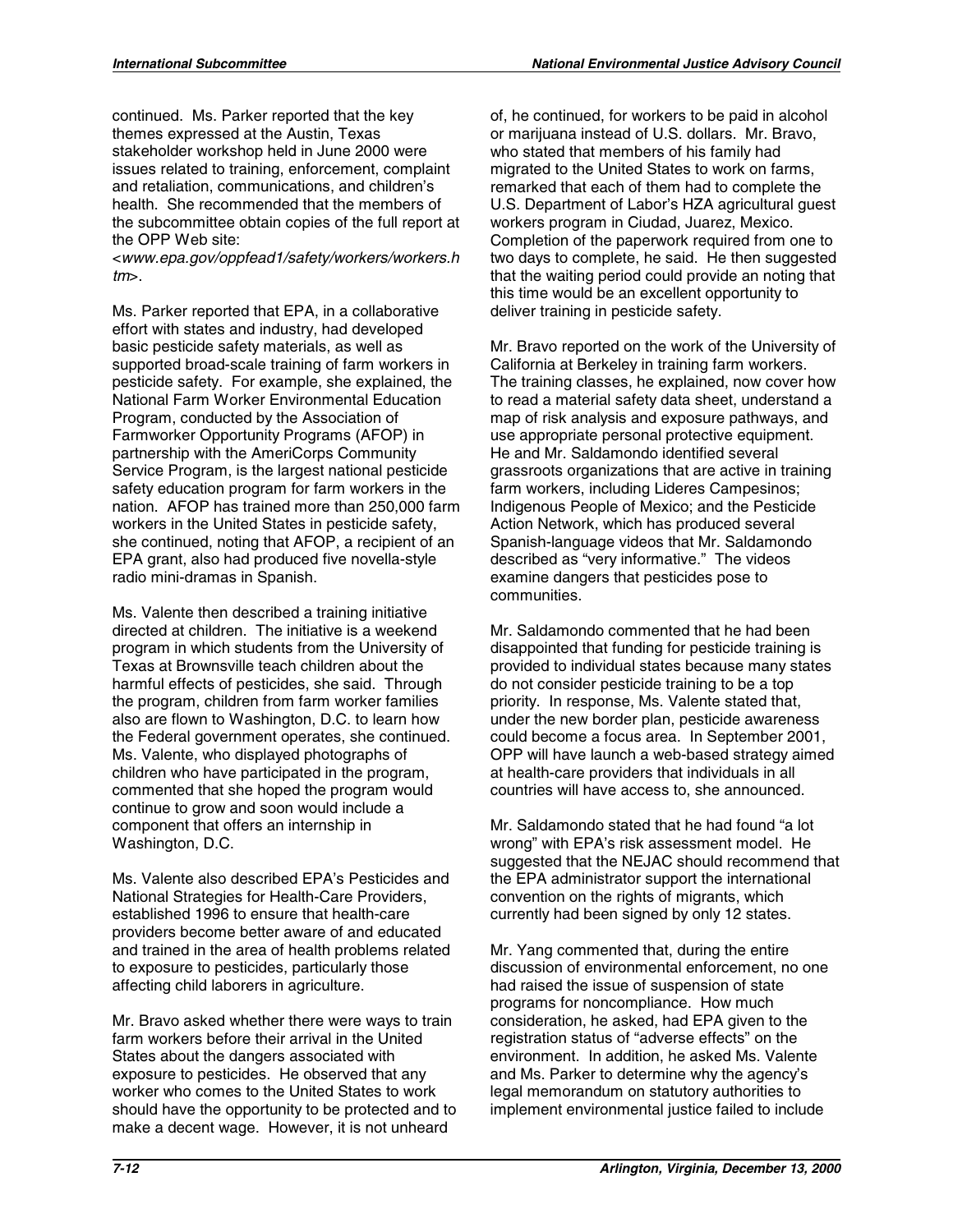the Federal Insecticide, Fungicide, and Rodenticide Act (FIFRA), although earlier drafts of the memorandum had done so.

In response to the comments of Mr. Saldamondo and Mr. Yang, Ms. Parker explained that EPA was beginning to look at various risk assessment models. She acknowledged that the current model does not consider the cumulative effects of several pathways, but stated that work to further refine the model was ongoing. Ms. Valente added that each state has a different definition of what constitutes an inspection, adding that such issues are being addressed during that ongoing conference calls with states.

#### **4.5 Overview of the U.S. Environmental Protection Agency's Tribal Community Outreach Programs**

Mr. Alan Sielen, Deputy Assistant Administrator, OIA, provided the members of the International Subcommittee with an overview of the tribal community outreach programs EPA recently had implemented to improve integration of tribal views into EPA decisions. The focus of the communications, he continued, had been on tribes living along the U.S.-Mexico border, the border region between Canada and the Arctic, and other regions of the globe, such as areas that are affected by persistent organic pollutants, climate change, and biodiversity issues.

Mr. Sielen described one outreach effort under which EPA had initiated a series of telephone conference calls designed to inform participants about issues that affect them regionally and to create a forum through which to solicit comments in the early stages of the decision-making process. The calls, he explained, which are open to anyone, are informal and informational. The last an hour and feature a subject-matter expert who provides a briefing before the call is opened to comments and questions, he continued. Each regional office notifies individuals who have expressed an interest in environmental issues when the calls are to be conducted, he added.

Mr. Sielen reported that EPA had held two calls. The first call focused on general environmental issues, while the second call focused on mercury contamination, he said. The second call, he added, which focused on a single topic, will serve as a model for future calls. The next call, her continued, was scheduled for mid- to late-January and was to focus on the effect on tribes of issues trade on the environment, he announced.

Mr. Saldamondo commented that the members of the International Subcommittee were interested in the conference calls. He noted that the members also were concerned about including tribal members who live in Mexico. For example, in the case of the Tohono O'odham tribe, a "transboundary tribe" located in Arizona and Mexico, it is difficult to secure the participation of the Mexican members of the tribe. Mr. Sielen agreed that it would be important to include in the calls tribal members living in Mexico and responded that he would explore mechanisms for increasing their participation. However, he remarked, their participation in the conference calls might not be feasible.

Mr. Sielen then asked the members of the International Subcommittee their views on ongoing negotiations related to persistent organic pollutants (POP). Mr. Saldamondo responded that, in his experience once the State Department had adopted a position, its representatives come to meetings with instructions from which they rarely deviate. With regard to POPs, he continued, methylbromide will not be placed on the list of substances to be banned from the United States until another economically viable alternative has been selected.

#### **4.6 Update on the Activities of the South African Work Group**

Mr. Mark Kasman, Senior International Information Officer, OIA, provided the members of the International Subcommittee with an update about the activities of the South Africa Work Group carried out since the meeting of the NEJAC in Atlanta, Georgia in May. He commented that the meeting between the NEJAC and its South African counterpart had created lasting relationships. Since May, the South Africa Work Group had been working together to increase media awareness of environmental justice and publicize the issue within South Africa, he reported. The publicity, added Mr. Kasman, had gained more credibility and legitimacy for environmental justice South Africa. In addition, the work group had been assisted its South African counterpart in its attempt to obtain funding for its programs.

Mr. Kasman also announced that Ms. Elsie Motubatse, Swarananag, a community group from the northern provinces of South Africa, was named the Committee Organizer of the Year, a high honor in South Africa. President Nelson Mandela personally presented the award to Ms. Motubatse, he said.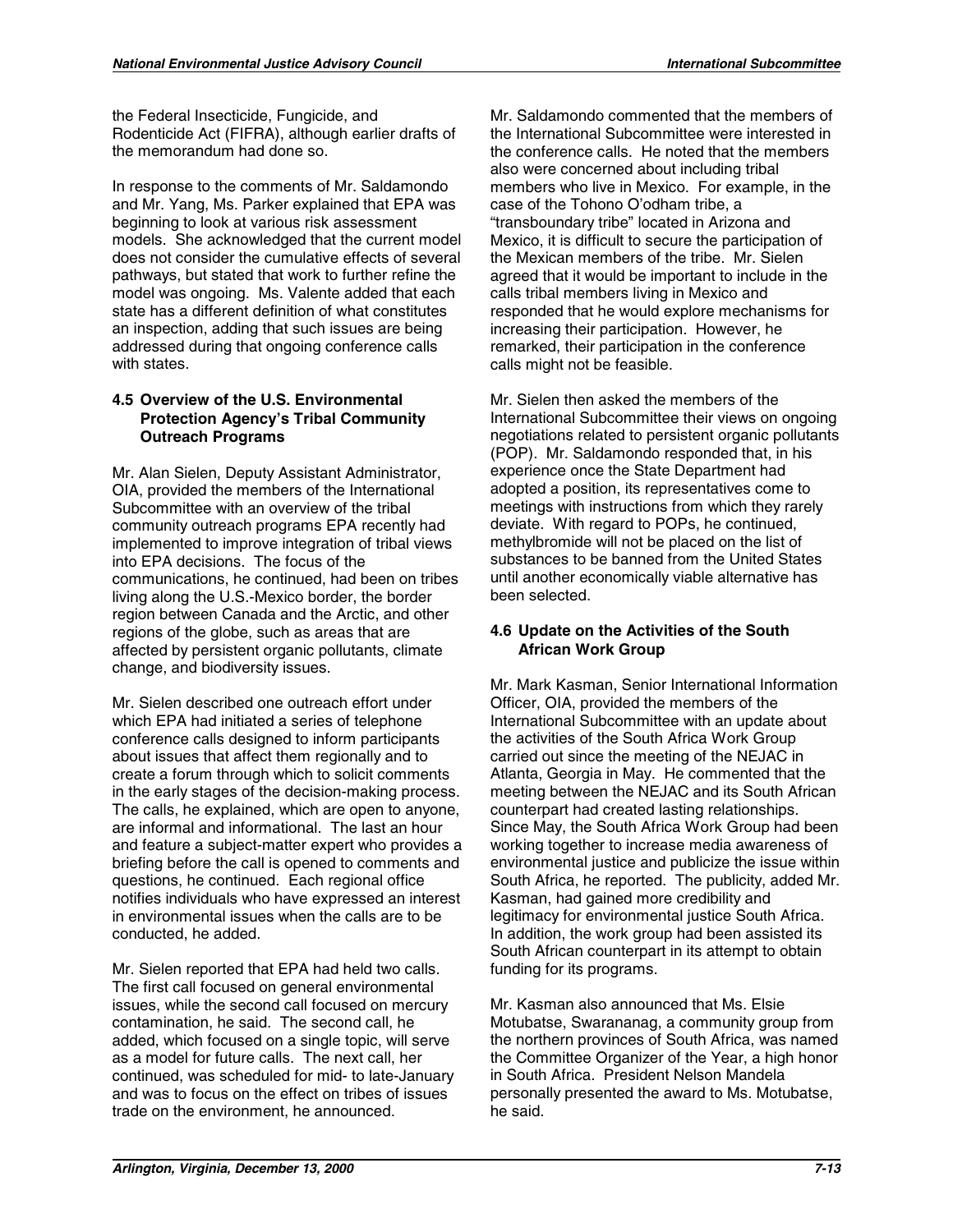### **4.7 Overview of Internet Projects**

Mr. Kasman and Mr. Lionel Brown, OIA, provided the members of the International Subcommittee with an overview of several new Internet projects on which the OIA currently was working. They reported that pilot projects include revision of EnviroSense, a Web site at <*www.es.epa.gov*> that designed to provide links to information, increase public participation, and provide information about mechanisms for obtaining funding for implementation of projects. Executed in several different languages, the Web site provides regional information to many countries in eastern and central Europe, Asia, Africa, and the Americas, they noted. Currently, OIA is working to include regional information pertinent to South Africa, Kenya, Nigeria, and Uganda, they reported. The goal of these Internet projects is to increase public participation and access to information, Mr. Brown stated.

Mr. Brown reported that, in response to complaints by various African community groups that available information about policy issues related to climate is insufficient, OIA also is developing a proposal for a climate network Web site. Initially, the project is to collect information about three countries to be used populate the database on the Web site, he continued. Mr. Brown added that training in how to use the information, as well as funding for Internet access, will be provided. If the project is successful in the three pilot countries, the model will be extended to other countries throughout Africa, he continued. EPA is to provide the seed money for the project, he said, adding that OIA anticipates a decision in January 2001. The funds to expand the project beyond the three pilot countries would come from outside the agency, possibly, he suggested, from the U.S. AID.

Mr. Kasman added that OIA was pursuing an Education Democracy Initiative in Africa to encourage the attendance of girls in middle school, and to promote education as a whole. He remarked that the initiative might provide an excellent opportunity to "spin" an environmental justice focus into the program. Mr. Brown added that companies such as Microsoft and Hewlett Packard have been participating as partners in these initiatives.

Mr. Brown also asked the members of the International Subcommittee to provide their views on the initiatives he had described. He then offered to provide the subcommittee updates about the initiatives.

This section summarizes the presentations offered during a public comment period provided by the subcommittee, as well as the discussion among the subcommittee that those presentations prompted.

#### **5.1 Ms. Betsy Boatner, Amazon Alliance, Washington, D.C.**

Ms. Betsy Boatner, Amazon Alliance, requested that the members of the International Subcommittee help with the wording of her recommendation to the EPA administrator about Plan Columbia, a U.S.-backed plan to destroy drug plants by deforesting parts of Columbia. Outlined in her letter were specific questions about the manner of application, the type of chemicals and quantities that would be applied, and the aircraft that would be used to spray them. The information, once received, Ms. Boatner explained, would be used by the World Wildlife Fund to assess the true environmental and social effects and any plans to monitor those effects. Chapter 2, Public Comment Period, Section 2.2.x of this report provides a summary of the comments Ms. Boatner's made before the Executive Council of the NEJAC on December 12, 2000.

Ms. Boatner also asked that the members of the International Subcommittee submit her letter to the Executive Council of the NEJAC. In her letter, she asked that the NEJAC assist her organization in obtaining information from the agency or agencies that would be responsible for implementing Plan Columbia, she explained.

#### **5.2 Ms. Madeline Pepin, Our Lady of the Lake University, San Antonio, Texas**

In response to the recommendation of the Executive Council of the NEJAC that the members of the International Subcommittee address the comments made by Ms. Madeline Pepin, Professor of Philosophy, Our Lady of the Lake University, before the Executive Council of the NEJAC. Mr. Saldamondo suggested that Ms. Pepin's comment would be addressed most effectively by the Interagency Work Group (IWG) on Environmental Justice. Ms. Pepin's public comment, Mr. Saldamondo explained, focused on what Ms. Pepin termed the failure of the U.S. Department of Defense and the U.S. Department of Energy to communicate with residents of the community near Kelly Air Force Base, Texas, whose first language is not English. Mr. Saldamondo explained that the IWG could